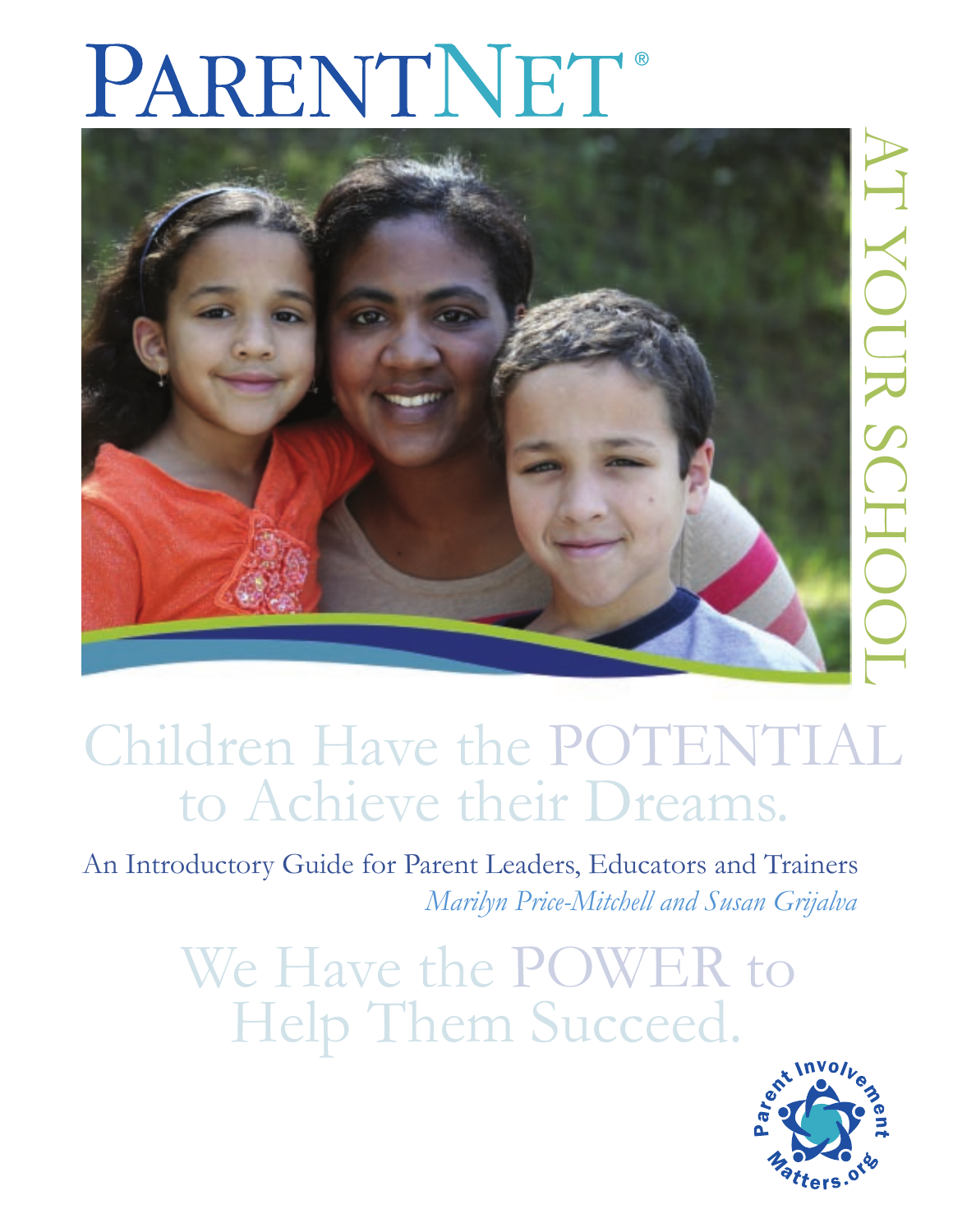## This is a 15-page preview of a 31-page booklet. To get the entire booklet, please purchase the ParentNet Starter Kit.

Copyright ©2007 National ParentNet Association. All rights reserved. No part of this handbook may be reproduced, adapted, or translated in any form or by any electronic or mechanical means without permission in writing from the National ParentNet Association, except as described below. Please refer to Use Policy at www.parentinvolvementmatters.org

Limited Permission to Photocopy: Any school wishing to use this guide for the purpose of implementing ParentNet may photocopy the contents in its entirety. .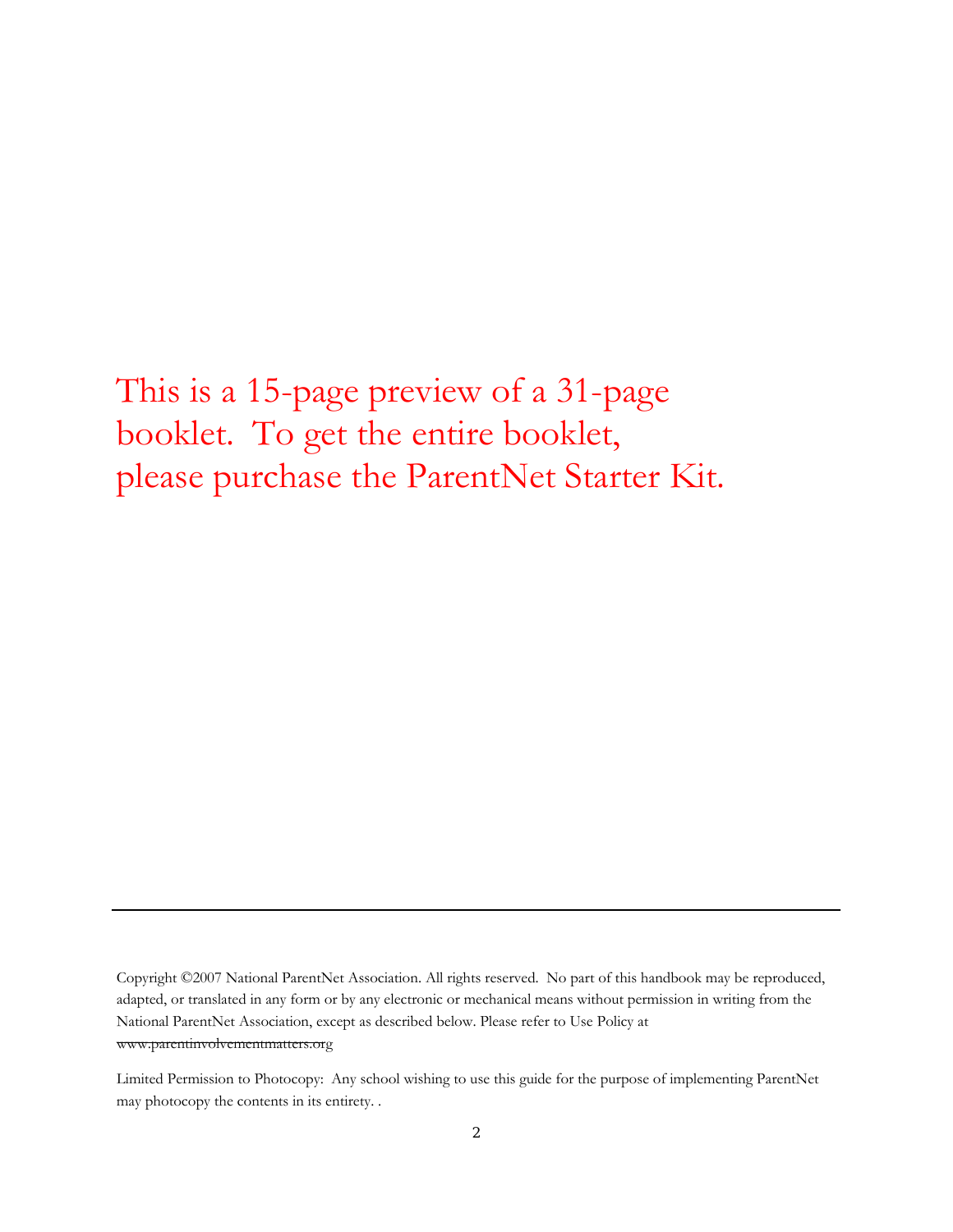

### *ParentNet At Your School A Guide for Parent Leaders, Educators and Trainers*

## *Contents*

| <b>Introduction to ParentNet</b>         | 5  |
|------------------------------------------|----|
| <b>ParentNet's Methodology</b>           | 6  |
| Is ParentNet a Good Fit For Your School? | 10 |
| <b>Evaluate Financial Costs</b>          | 14 |
| <b>Getting Started</b>                   | 16 |
| <b>Parent Contract</b>                   | 17 |
| If Parent Leadership is Insufficient     | 18 |
| <b>Program Management</b>                | 20 |
| <b>Training Your Parent Volunteers</b>   | 29 |

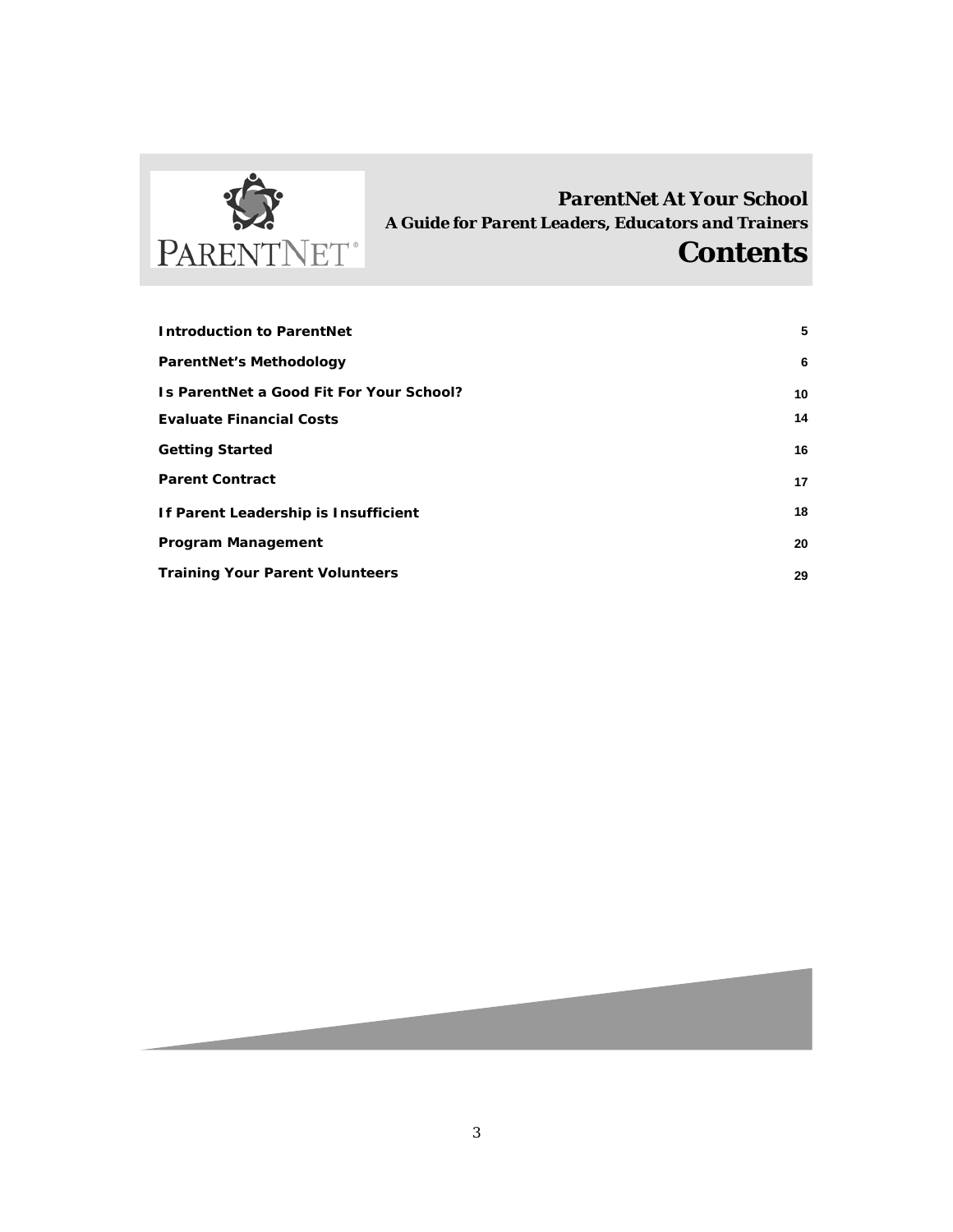

An occasion to discuss parenting one of the most important jobs we possess in a lifetime. A time to share experiences, ideas, and knowledge, both everyday and profound, about raising healthy children. A chance to listen to the views of other parents, realizing there is more than one way to see everything. A moment to consider the collective group wisdom, to reflect, "How can I be a better parent?" An opportunity to foster a strong parent-school community, shaping the environment that nourishes our children.

*Welcome to* 

## PARENTNET®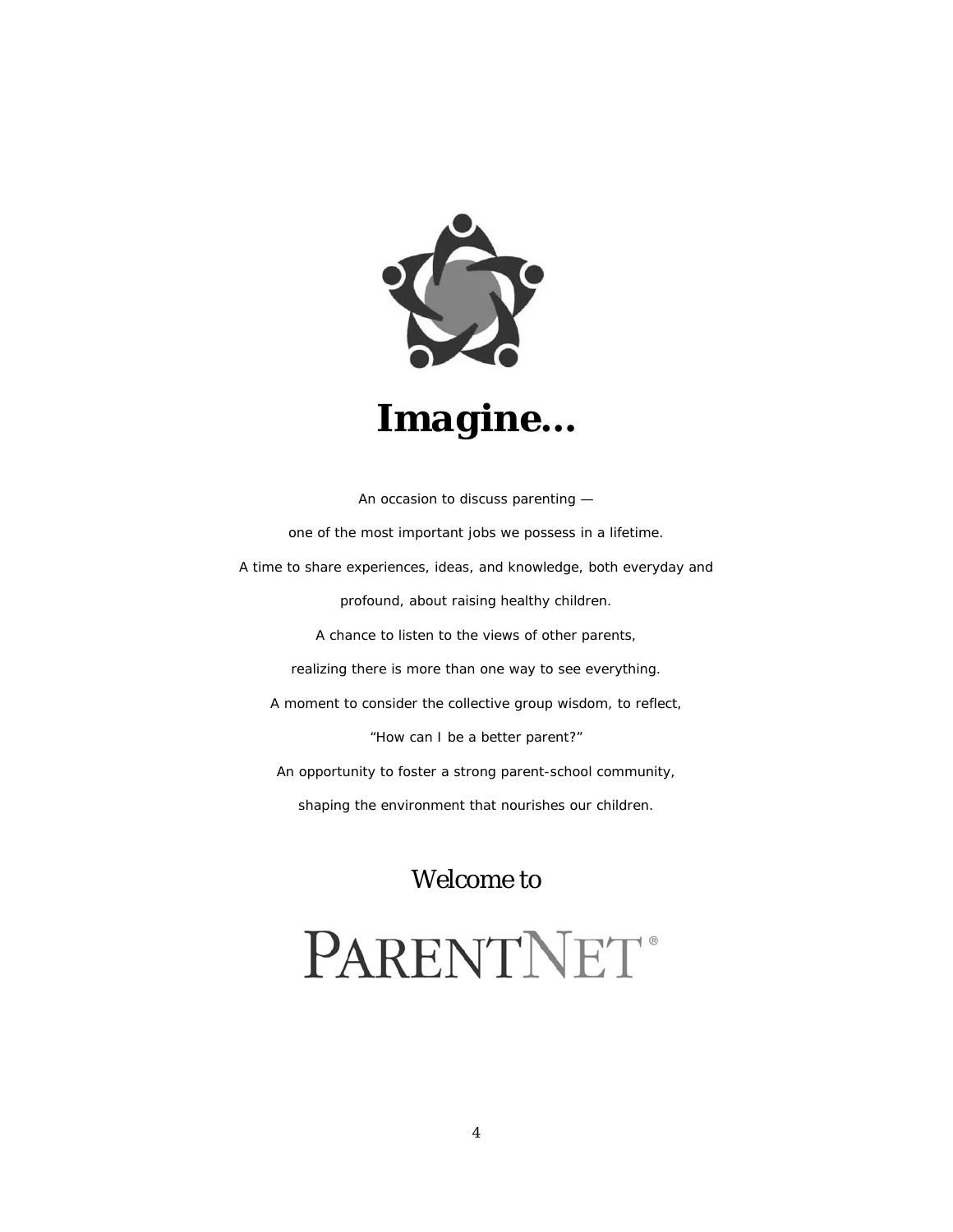## *Introduction to ParentNet®*

This introductory guide is designed to help you understand the underlying theory, methodology and organizational management of ParentNet, a parent-directed program that helps parents understand how they can positively impact their child's growth and development. Created specifically for use in schools, it is a way for parents to build a sense of community, learn from one another, and make a positive difference in the lives of their children. The material contained in this guide provides parent leaders, educators and trainers information to:

- ♦ *Understand the type of parent involvement that ParentNet promotes*
- ♦ *Assess your school's readiness for ParentNet*
- Learn what is involved in leading and managing ParentNet
- ♦ *Decide how to choose a ParentNet Trainer*

ParentNet was developed in 1996 at The Overlake School, a private, independent school, in Redmond, Washington. The program grew to other schools through the grassroots efforts of hundreds of parents, school administrators, and counselors over a period of eleven years. Funded by the Johnson Family Foundation of Tampa, Florida; the Discuren Foundation of Seattle, Washington; and ParentNet's founding schools, more than thirty schools in five states successfully implemented and refined ParentNet during this time. These included both public and private schools from Pre-Kindergarten through High School. As a result of these efforts, the non-profit National ParentNet Association now makes ParentNet available free to any school wanting to launch the program.

"Founded by parents, ParentNet provides parents with the opportunity to learn from each other and work together to build mutually supportive relationships in their own school communities."

> *Len Goodstein, Ph.D. Former CEO American Psychological Association*

The following proven "Factors for Success" are the foundation of ParentNet. Please visit our website for additional resources and answers to frequently-asked questions not contained in this Guide.



#### *Factors for Success*

- A "Parent Contract" that guides discussion.
- Meetings facilitated by trained volunteers.
- Discussion topics chosen by parents in attendance.
- A Faculty Liaison present at meetings.

### *www.ParentInvolvementMatters.Org*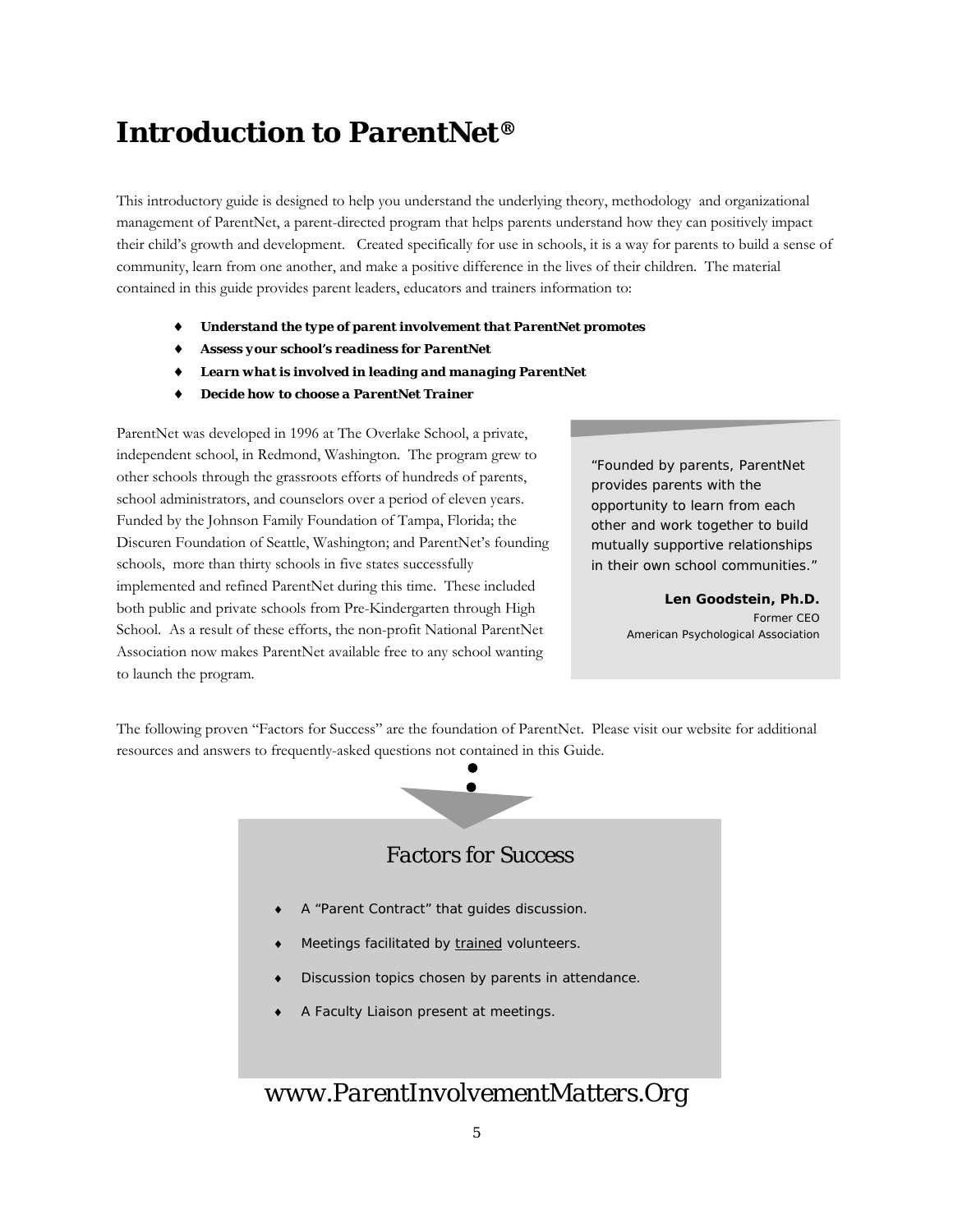## *ParentNet's Methodology*

ParentNet® uses a behavior-based model to bring about positive change in a school community. Utilizing proven methods from the fields of Organization Development and Management Training, ParentNet was carefully crafted to encourage the use of behaviors that help parents become engaged in the education of their children. We know from many years of organizational research that certain behaviors are harmful and other behaviors are helpful in building communities that nurture collaboration. The model below shows the types of behaviors that harm and help parentschool communities. Harmful behaviors can be transformed into helpful ones by people who consciously facilitate positive change. The skills taught to parent facilitators and modeled in ParentNet meetings help build collaborative school communities.



During our many years of working in schools, we began to realize that "parent involvement" could take many forms, both positive and negative. And we began to understand not only the importance of parent involvement in education but the type of parent involvement that makes the most difference in the academic, social, and emotional development of children. We identified five categories of parent behaviors within a school community. We believe that each category makes a corresponding contribution to the success of the school community and to student success.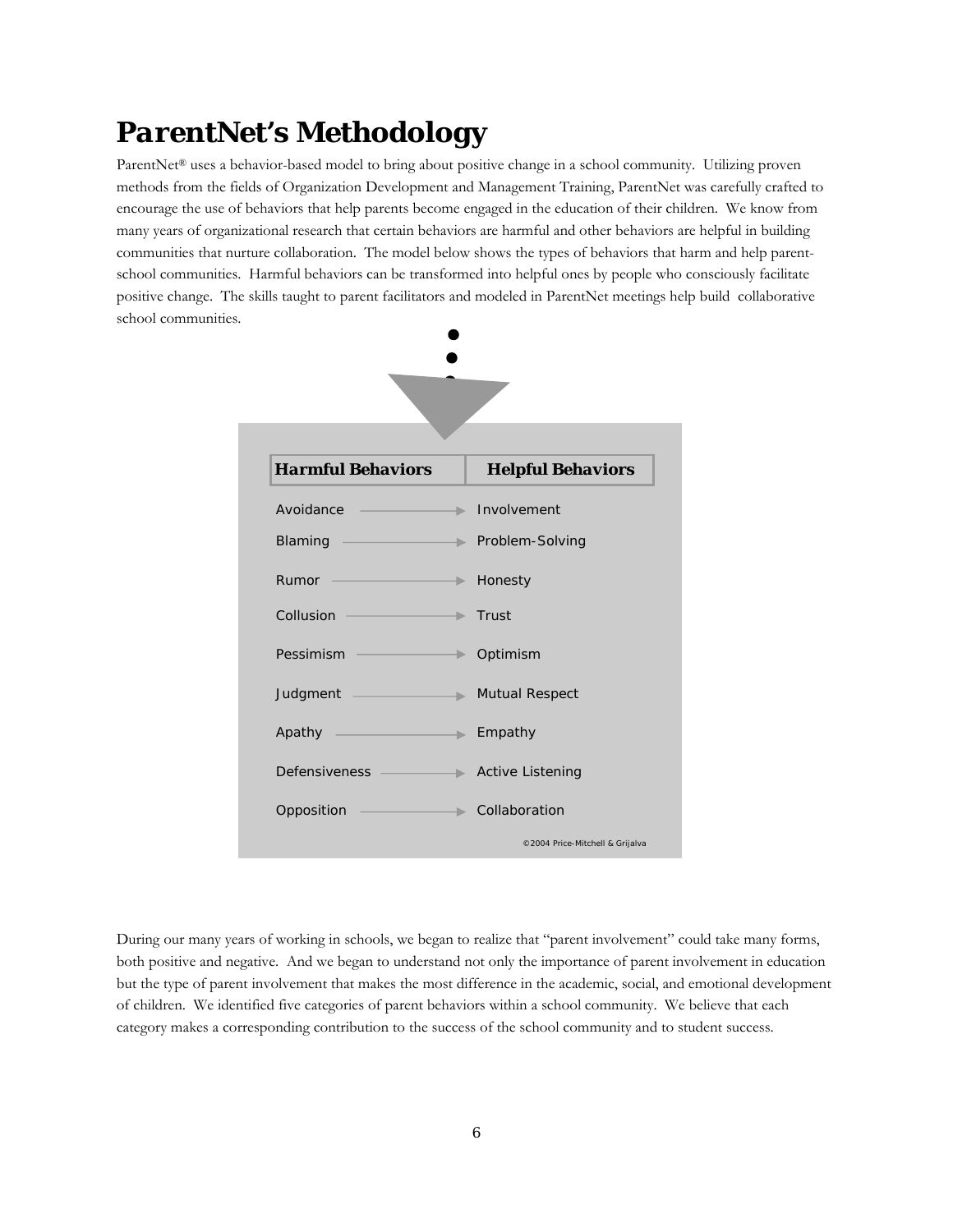## DEVELOPING THE FULLY-ENGAGED PARENT





## *Understanding the Model*

In every school community, parent behaviors can be categorized into five groups. The categories are very fluid, that is, parents move from one group to another depending upon the situation and their level of involvement. Each category implicitly makes a contribution to the success of the school community and/or to the academic, emotional and social success of students.

#### *Traditional Parent Volunteer*

When we think of "parent involvement," people immediately think of volunteering at school -- helping in the classroom, fundraising, chaperoning, etc. These "helper" parents are a vital part of a school community, without which many schools could not provide quality education or raise additional funds for needed programs and materials. In many schools, this type of traditional parent involvement is at a record low. New ways of recruiting "helpers" must be discovered. The Traditional Parent Volunteer contributes HIGHLY to the success of the school community but does not necessarily contribute to student success.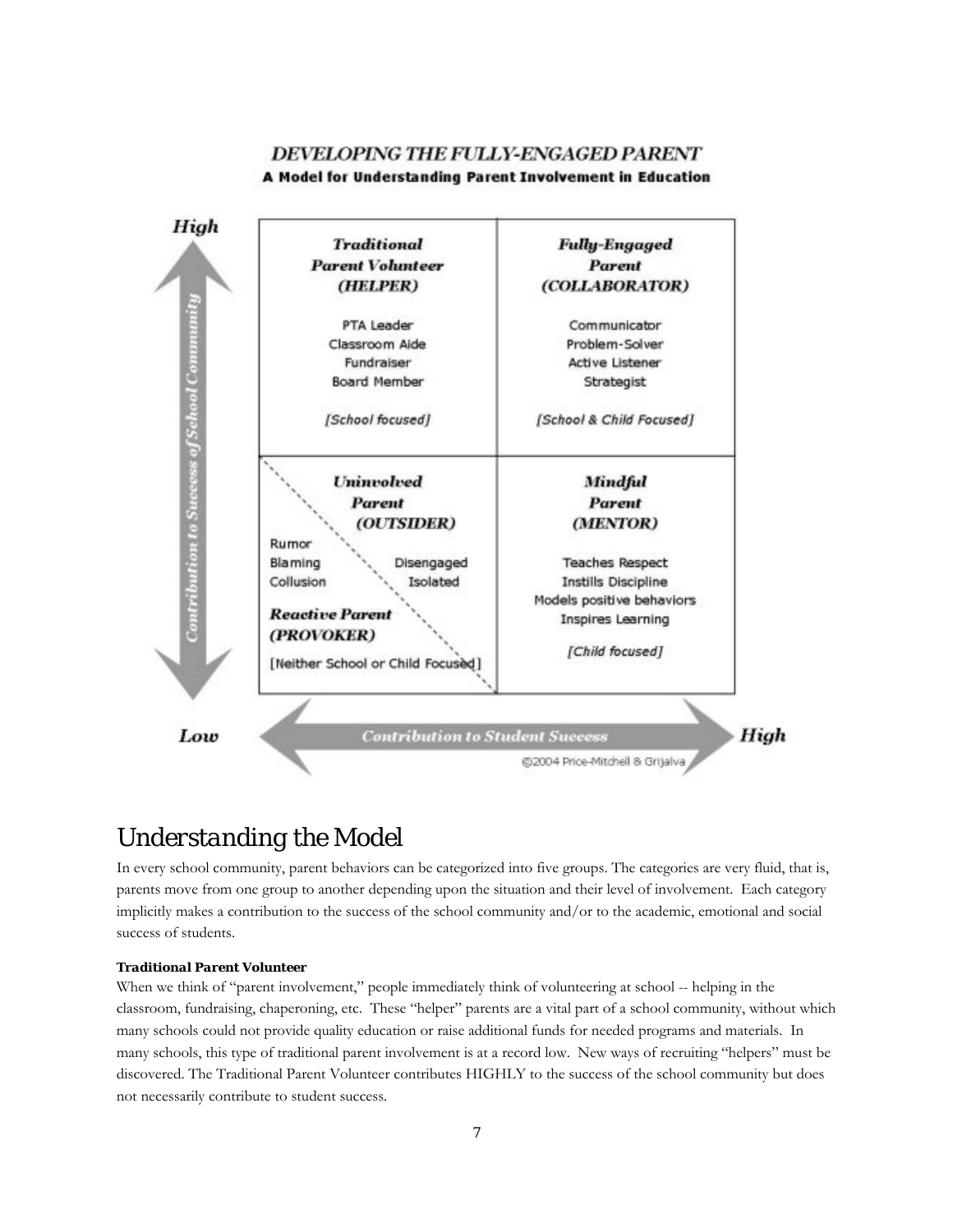#### **Reactive Parent**

The "provoker" parent, instead of employing helpful behaviors to influence change, uses techniques such as blaming, rumor, collusion and gossip to achieve results. This reaction often occurs in a crisis situation with a child and can be the result of anger or their powerlessness to influence change in any meaningful way. Unfortunately, these harmful behaviors are often modeled to children. The Reactive Parent is a LOW contributor to the success of the school community and a LOW contributor to student success.

#### **Uninvolved Parent**

The "outsider" parent is generally invisible in the school community and is isolated from other parents. Some willingly choose to be uninvolved; others face overwhelming challenges in their family lives that leave them few options. Like the Reactive Parent, the Uninvolved Parent is a LOW contributor to school success and a LOW contributor to student success.

#### **Mindful Parent**

The "mentor" parent approaches parenting with conscious intention but does not necessarily get involved at their children's school. They work hard to teach respect and instill discipline at home as well as model positive behaviors to their children. They often read books about parenting and try hard to teach family values to their children. The Mindful Parent is a HIGH contributor to student success but a LOW contributor to the success of the school community.

#### **Fully-Engaged Parent**

The "collaborator" parent understands the concept of "parent-school partnership," acts in ways that facilitate its development, and recognizes that effective parenting cannot occur in isolation from other parents and the school. With a shared focus on parenting and the success of the school community, they are empathic listeners, communicators, and problem-solvers. They often seek support or advice from other parents and use teacher feedback to ensure their child is on tract. Of course, this dual focus is an ever-shifting one. As issues emerge, with the child or with the school, the Fully-Engaged Parent may shift their focus accordingly. The Fully-Engaged Parent is a HIGH contributor to the effectiveness of the school community and a HIGH contributor to student success.

#### *How ParentNet Develops Fully-Engaged Parents*

We believe the school must play a role in developing the Fully-Engaged Parent and that a great urgency exists in doing so. Countless numbers of today's parents are either not able or willing to become Traditional Parent Volunteers at their child's school. Since this is the only current path to formal "parent involvement" available to them, many become Reactive or Uninvolved Parents, roles that are equally unsuited to school and/or student success. Since many Mindful Parents are uninvolved in the school community, the helpful strategies they have learned about parenting are not shared synergistically with others. Most schools have no formal way to create Fully-Engaged Parents, except among the few parents at the top echelon of parent leadership.

ParentNet is one of the first programs of its kind to focus on this unmet need in American schools by providing a structure where *any* parent can become a fully-engaged one. By providing a formal structure to communicate about child rearing, share experiences, problem-solve, and create new solutions, all parents can become engaged members of the school community. As parents expand awareness of themselves and their parenting styles, they become more effective at modeling collaborative communication to their children. This type of communication is at the heart of successful parent-child relationships!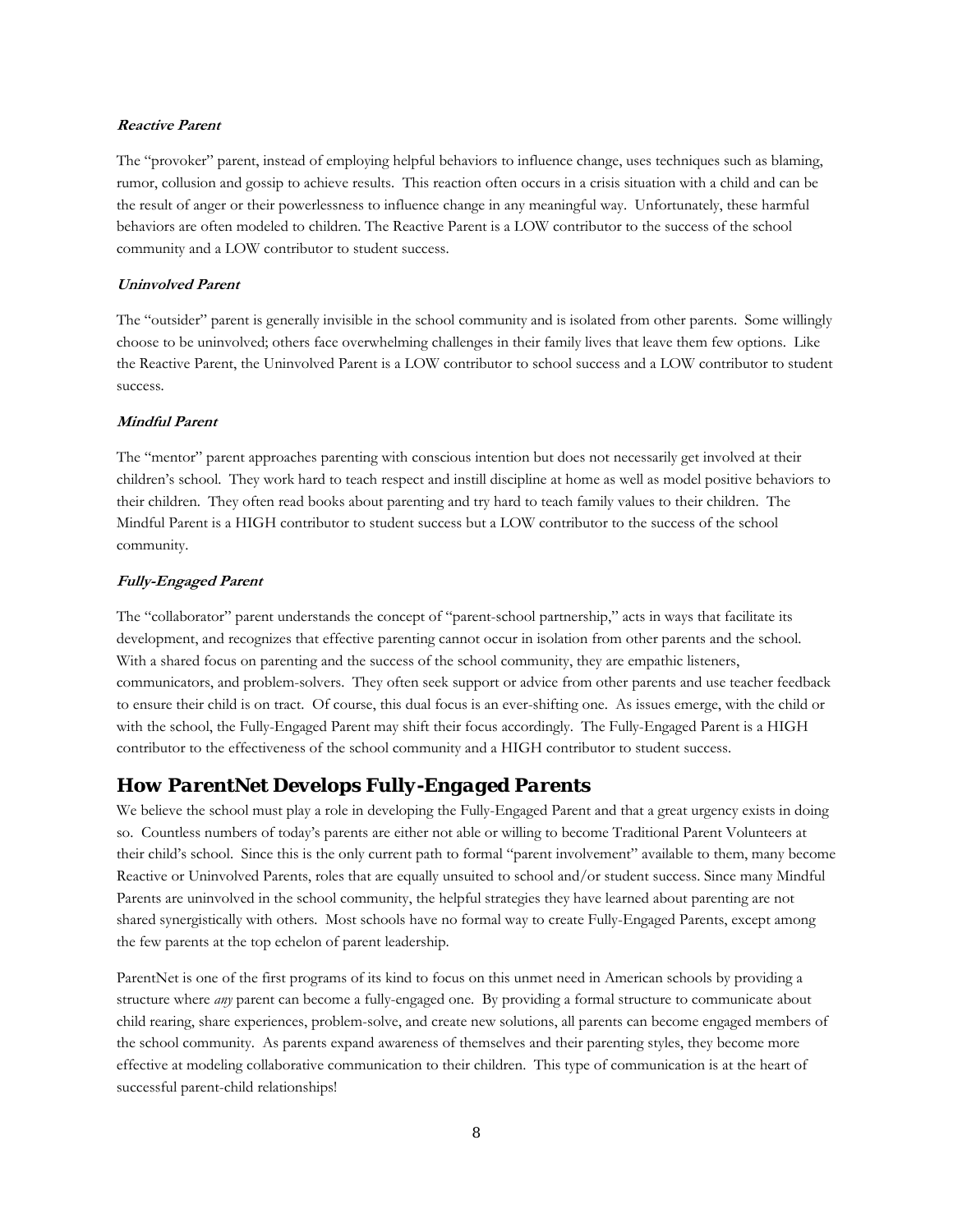The potential pool for Fully-Engaged Parents is much greater than the pool for Traditional Parent Volunteers. Why? Whereas the "Helper" category can only draw from parents inclined to become Traditional Volunteers, the "Collaborator" can draw parents from all groups. The common reason they come together is to become better parents – a goal shared by most. Because ParentNet is behavior-based, it has the potential to change the behavior of many Reactive Parents, creating greater ability for them to become Fully Engaged Parents. Mindful Parents appreciate the opportunity to learn from others and grow in their parenting skills. They often become ParentNet facilitators and leaders for the program – a whole new crop of volunteers! ParentNet becomes another "door" through which parents become involved at school.

ParentNet has also been designed to increase "helpful behaviors" in the parent-school partnership which lead to organizational and personal effectiveness. Faculty Liaisons play an important role in helping parents learn about and navigate the school culture, understand school goals, and apply skills to influence student success. The Parent Contract subtly reinforces "helpful behaviors" that parents learn to model in other areas of their life. Simply stated, the process is outlined in the following model.

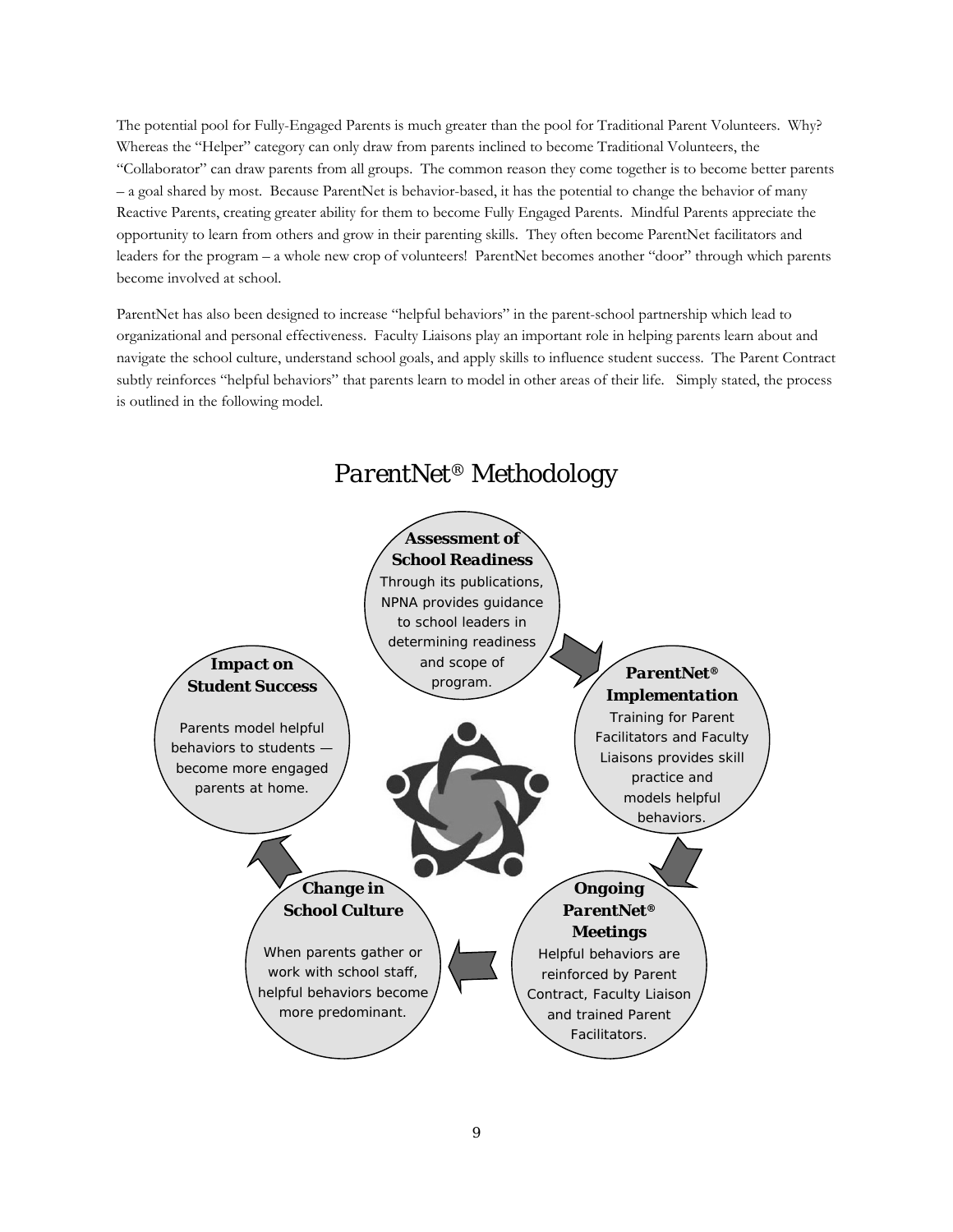## *Is ParentNet A Good Fit For Your School?*

ParentNet requires a long-term commitment by your school to increase and improve parent involvement in a new and meaningful way. We recommend you take time to review our program and materials and decide if ParentNet is a good fit for your school. We suggest the following steps:

#### *Understand the Program*

- ♦ If you haven't ordered the ParentNet DVD from our online store, you may wish to consider doing so. More than any of our materials, the DVD brings ParentNet to life and tells you about the program from the perspective of real parents, teachers, administrators, students, and school counselors. It also lets you experience a shortened version of a real ParentNet meeting. Use the DVD as you share ParentNet with others at your school – your PTA/PTO, principal, parents, teachers, counselors, etc. It provides a consistent vehicle for communicating ParentNet's message.
- ♦ You may also wish to review our free online materials in "ParentNet Central." Supplementary materials to support your program can be purchased through our online store. The "ParentNet Volunteer Handbook" is used to train volunteer parent facilitators and the "ParentNet Training Manual" provides detailed workshop designs, structured activities, handouts, and resources to for ParentNet Facilitator Training.
- ♦ Review our website and invite others to do the same. It has a wealth of information, including much of the important research on parent involvement in education.

#### *Get Your Questions Answered*

The following represent a few of the most frequently asked questions about ParentNet. Other FAQ's can be found on our website.

#### *What is the difference between ParentNet and the PTA or PTO?*

PTA/PTO meetings typically focus on special events and fundraising to support school sports and clubs, and other costs not supported by the school budget. These are business meetings with business agendas. Although PTAs/PTOs provide avenues for parent involvement, they do not bring same grade-level parents together to learn how they can support the academic, social, and emotional development of their children. This is ParentNet's primary focus. In many schools, ParentNet becomes an official program of the PTA/PTO and is funded by them. However, some schools prefer to keep ParentNet organizationally separate from the PTA/PTO and position it as a new and unique parentschool collaboration.

#### *How can we expect our parent community to change as a result of ParentNet?*

Schools that have ParentNet report that their schools have increased overall parent participation, improved parentschool communication and are better able to connect parents with one another to form more unity at grade levels. At your first Facilitator Training, parents are asked to list ways they want their parent community to change as a result of ParentNet. Every school has different answers because each school community is unique. By verbalizing what you want to change, you begin a vision for change. Each year, you can use your list to check your progress toward your goal.

#### *What types of schools have successfully implemented ParentNet?*

ParentNet has been successfully launched in both private and public schools and at all levels -- elementary, middle, and high school. In its pilot phase, we greatly involved our member schools in program development and improvement and refined our training programs to meet the needs of parents and schools. You may read testimonials on our website.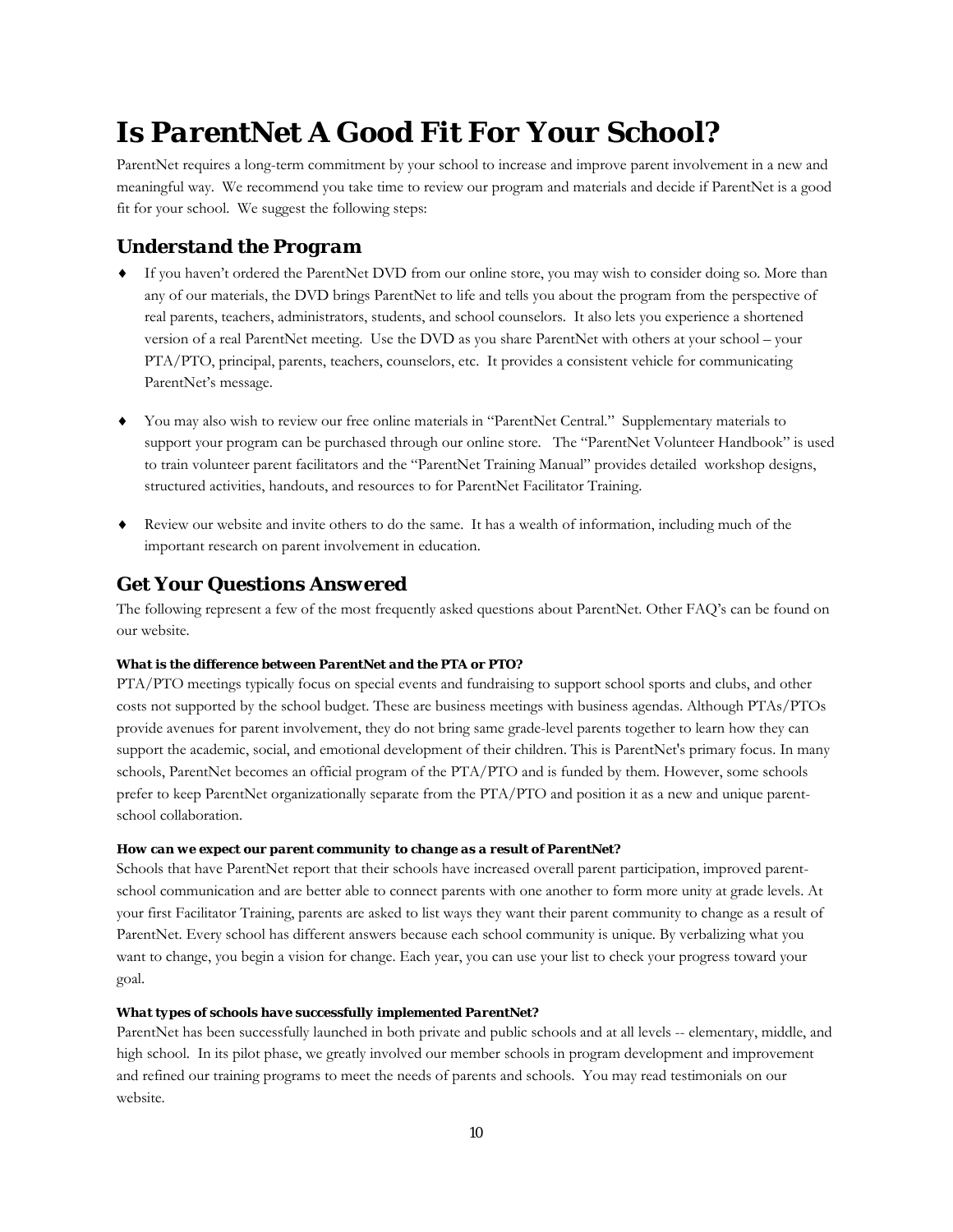#### *How much of the School Principal's time will ParentNet take?*

The quick answer -- almost none! This is a parent-implemented and led program. The most important factor for its success is a principal's belief in the value of this type of parent involvement and his/her support of the parents leading the effort. Principals usually talk about ParentNet at appropriate school events, ensure that faculty and staff understand the program, and help recognize parent volunteers.

#### *Has ParentNet conducted research in schools to show improvement in parent involvement or student achievement?*

To date, ParentNet has not conducted its own research in schools, other than to solicit feedback from parents, faculty, and administrators and to collect statistics on participation. We have thus far relied on the current research that shows a direct correlation between parent involvement and the facilitation of student intelligence, achievement, and competence. Our program has been particularly inspired by the research of Joyce Epstein of John Hopkins University, Ann T. Henderson of New York University, and the Search Institute of Minneapolis.

#### *If this is a parent-led program, why do we need to have a faculty liaison attend ParentNet Meetings?*

The faculty liaison role has proven to be vital to the success of ParentNet for several reasons. First, it provides parents with access to a "school voice" when they need to understand how to problem-solve or get additional information from the school that is important to them. Second, it is a way for the school to communicate information to parents regarding academic goals, school reform, policy, etc. It is also a great value to the school to know that ParentNet meetings are running smoothly and effectively.

#### *How can the school be assured that ParentNet meetings won't turn into a gripe session about school or personnel issues?*

The Parent Contract provides guidelines for discussion and stresses that ParentNet meetings are never a forum to argue school policy or curriculum issues nor a setting to discuss individual faculty and administrators. Volunteer parent facilitators and the ParentNet Faculty Liaison receive excellent training on how to reinforce this contract during meetings.

#### *What kinds of parents volunteer for ParentNet? Can we expect to get any others than those who already volunteer for everything else at our school?*

One thing that all our member schools have in common is that ParentNet has brought with it a new breed of volunteers to the school. This is not to say that current parent leaders have not been instrumental in launching ParentNet. However, this program is very different than most other volunteer jobs at school. Because the commitment of time for facilitators is quite reasonable and because ParentNet meetings are often held in the evenings, parents with full-time jobs can manage the time. Parents in the helping professions like therapists, social workers, and educators are often drawn to this type of work and enjoy the interaction with others.

#### *What is the average parent participation at ParentNet Meetings?*

Based on collected statistics from our schools, the average parent participation at ParentNet Meetings is about 30%. That means that in a class of 100 students, an average ParentNet Meeting is attended by 30 parents. Public school participation levels are generally lower than private school levels. Overall, participation levels are greater than most other types of parent involvement programs.

#### *If we start the ParentNet program, can we adapt it to meet the needs of our school?*

Absolutely! There is a lot of flexibility in ParentNet and we believe each school must use it with their own needs in mind. The only thing we insist upon when using the ParentNet name is that you use the Parent Contract, the ParentNet Volunteer Handbook, trained volunteers, and a faculty liaison.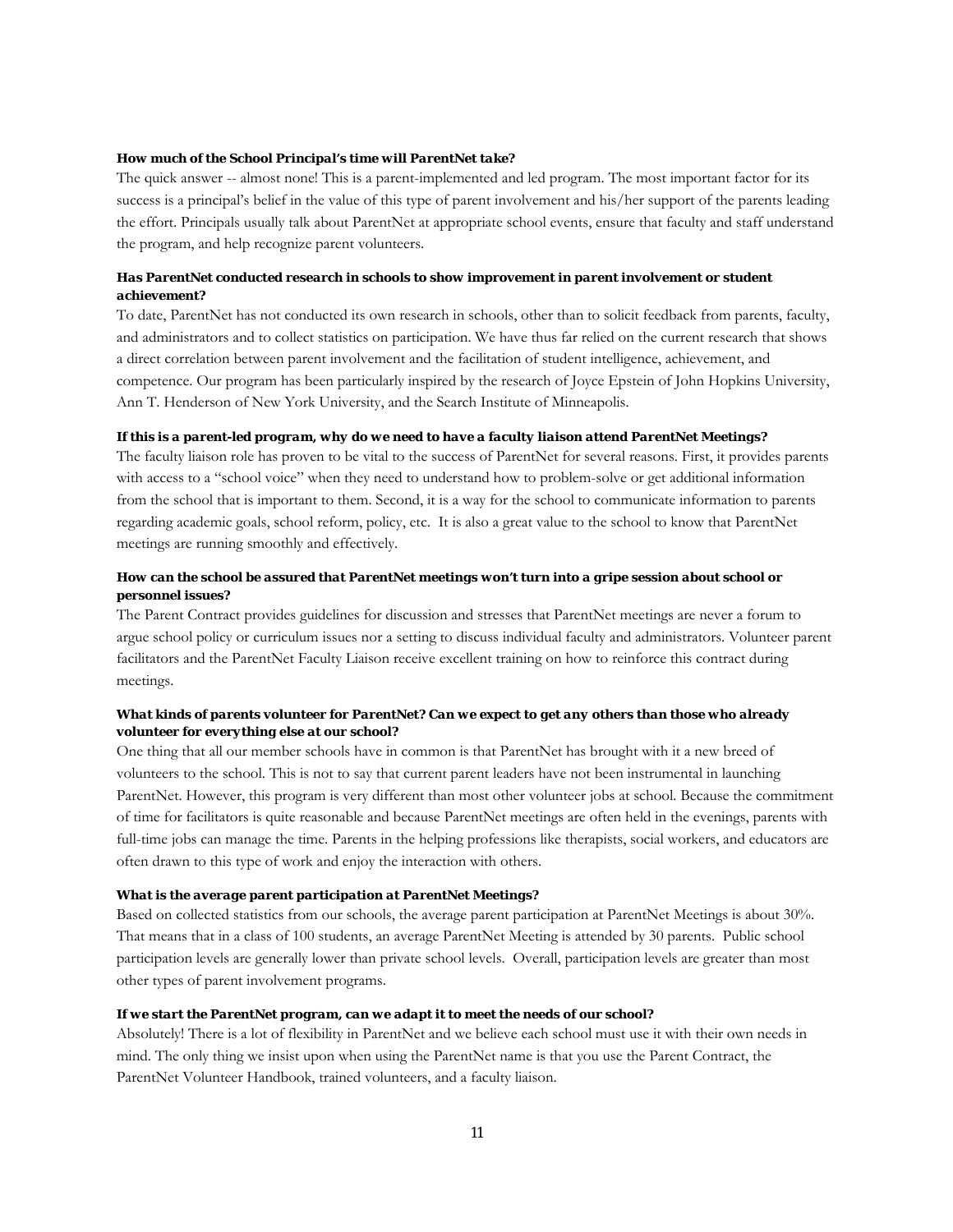## *Assess Your School Readiness*

As you imagine ParentNet in your school community, you will need to consider the readiness of your parents, teachers, and school administrators to beginning such a program. Depending upon your assessment of the following, your strategy for implementation will differ.

#### *Current Parent Involvement*

Parent involvement may look different in different schools. For example, it may mean that parents volunteer for a variety of traditional tasks, they show an interest in the school by attending school events, they step forward when asked to help out, or they have shown an interest in parent education. In our experience, ParentNet takes established parent involvement to a new, more meaningful level, improving communication; building community; and developing new leaders – mothers, fathers, and other caregivers -- who have not previously volunteered. A full-scale ParentNet launch works best in schools with a several year record of established parent leadership and involvement. If you enjoy moderate to high parent involvement, we encourage you to consider launching ParentNet gradually or school-wide, depending on your leadership. If your school has low parent involvement, you should consider taking smaller steps to prepare for school-wide ParentNet implementation.

#### *Parent/Faculty Leadership*

A strong PTA or other parent organization is helpful but not essential to launching a successful ParentNet program. The most important pre-requisite for school-wide implementation is that a school has at least a moderate cadre of parent leaders and several parents who come to mind as being the "right" people to lead ParentNet for its first two to three years. In schools with insufficient parent leadership, we suggest developing leadership through a small pilot project as outlined on page 18. Equally important is the availability and enthusiasm of one or more faculty liaisons who can regularly attend ParentNet meetings. These are often teachers or school counselors who are highly respected by parents and who wish to play a role in community-building.

#### *Leadership Endorsement*

It is essential to the success of ParentNet that its mission be endorsed by parent and school leadership. Although it is parent-led, the principal must be supportive of the concept and be willing to communicate his/her enthusiasm to parents and faculty. During the assessment period, you should be meeting with your principal, key parents, and other school leaders, discussing how this might work in your school, and ascertaining the timing for implementation. If your school is in the midst of crisis or leadership change, take that into consideration when looking at ParentNet. ParentNet is a very positive program that will hopefully become a permanent part of your school culture. Timing for such a program is important.

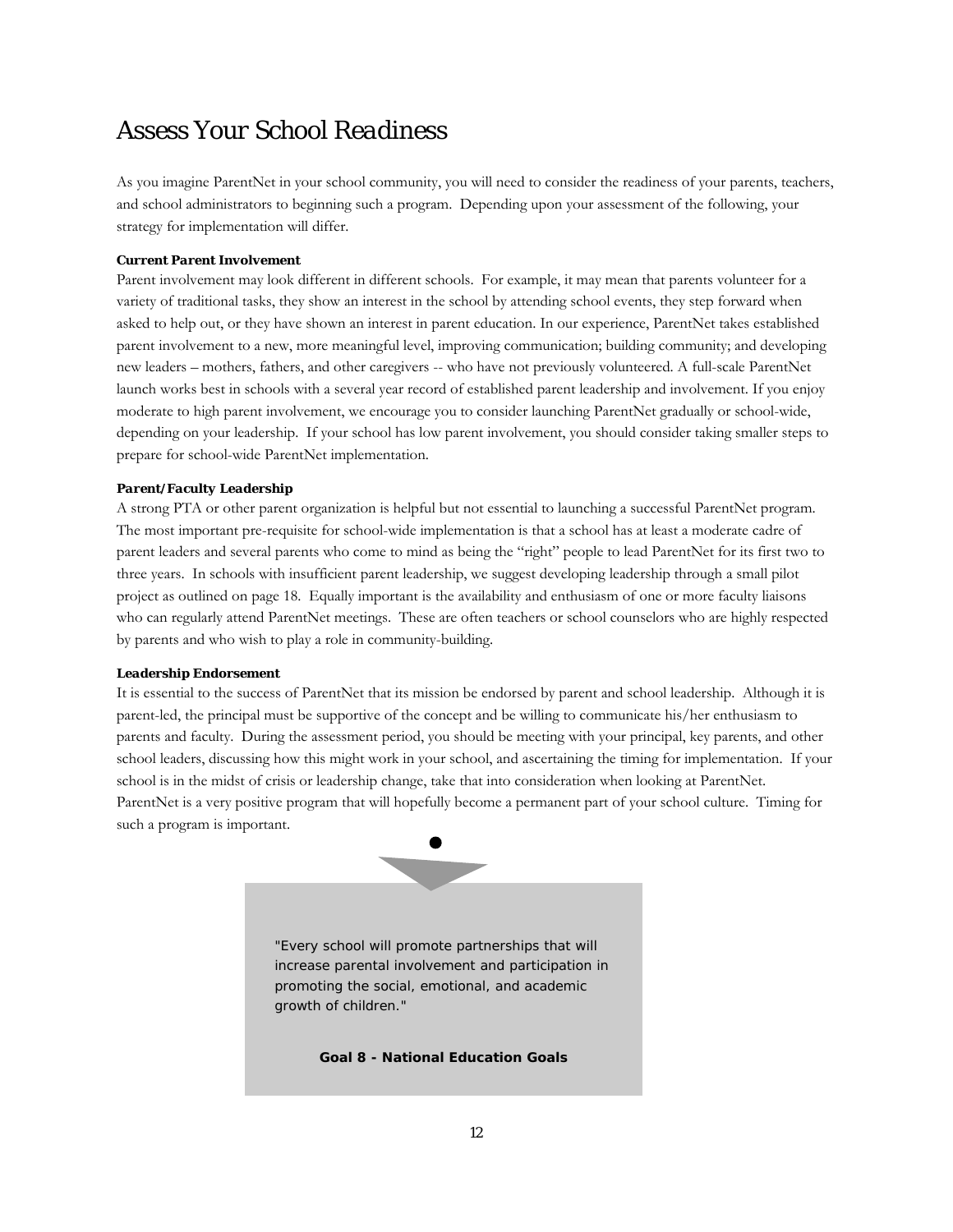#### *Parent Interest*

Has your school ever sponsored parent education workshops or seminars? If so, how were they received by parents? Were they well-attended? Not that the answer to these questions is an exact predictor of ParentNet success but they do indicate a certain interest of parents in learning how to be better parents. Although ParentNet brings parents together in the school setting, its main goal is to increase the quality of parent involvement at home. According to research, this is the most important form of parent involvement in education – what parents do at home to improve the academic, social, and emotional development of their children. You can determine parent interest in numerous ways. Meet with your Parent Association, hold general information meetings about ParentNet, and talk informally to parents at your school. As you do this, record the names of parents who may be interested in becoming facilitators at their child's grade level. These are people you will contact later when you make a commitment to launch ParentNet. If you cannot ascertain parent interest because your school has low parent involvement, please see page 18 for suggestions.

"The depth and quality of parents' engagement in children's learning is greatly affected by support and encouragement from other parents. As our country becomes increasingly diverse, we can respond by reaching out across the lines of race, class and culture, as ParentNet enables families to do. Bringing parents together will strengthen our communities, as well as support higher student achievement."

#### *Ann T. Henderson Education Policy Consultant New York University*

*Author, "A New Wave of Evidence: The Impact of School, Family and Community Connections on Student Achievement"* 

> *Author, "Beyond the Bake Sale: The Essential Guide to Family-School Partnerships"*

#### *Cultural Diversity*

If your school is multi-cultural with non-English speaking parents, you will need to assess how ParentNet will work to include those parents. Our experience tells us that ParentNet meetings are best conducted in one language. This means that instead of meeting by grade-levels, you might consider having "Hispanic ParentNet" or "Vietnamese ParentNet" that spans several grades. You may need bi-lingual parent facilitators and people to translate publicity materials into various languages. What resources are in place that would help make ParentNet a success? What additional resources would you require? Combined with parent education, ParentNet can be a great vehicle for helping multi-cultural parents help their kids.

## *Choose a Strategy for Getting Started*

There are many ways to launch ParentNet depending upon the needs of your school, its size, and other readiness criteria. Some of the ways include:

- ♦ Begin with a **Pilot Project** to cultivate leadership and interest. This is a great "first step" to launch in schools with low parent involvement or with a specific cultural group. See page 18 for details.
- ♦ Begin ParentNet in **one or two grades**. This works well in large schools and creates a model for grade expansion. It can also be used in schools where parent leadership is stronger at particular grade levels.
- ♦ Begin by **combining two to three grades** where children share similar developmental levels. This works well in small schools whose population may not be great enough to warrant individual grade-level meetings, or in schools who may question their ability to get sufficient numbers of volunteers or participants.
- ♦ **Launch a school-wide program**. If you have the parent leadership and interest as well as the support of your principal and other school leaders, there is no reason to hold back! Launching a school-wide program promotes great publicity and interest as well as generates new parent leadership.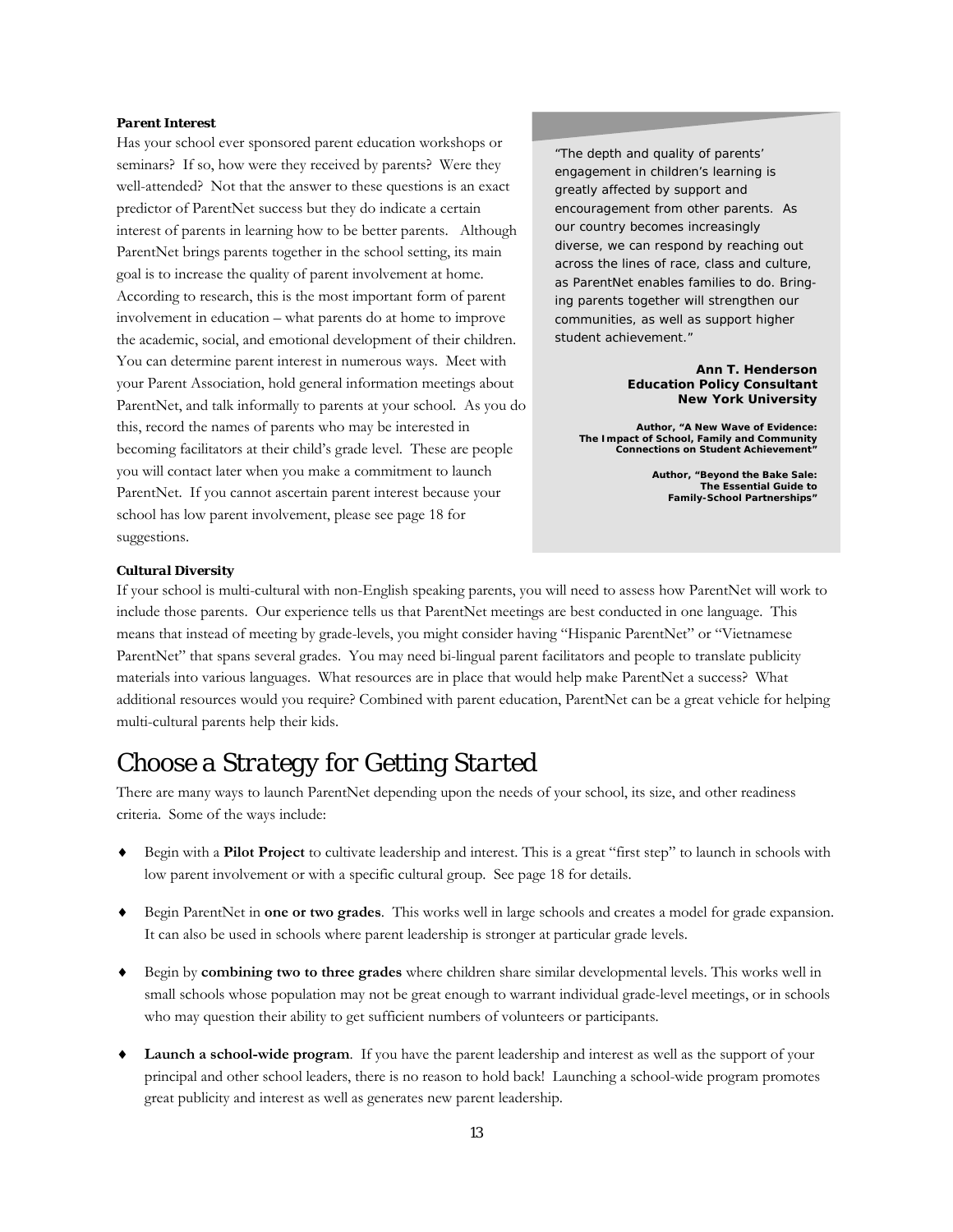## *Evaluate Financial Costs*

The non-profit National ParentNet Association is committed to providing an affordable and accessible program to any school wishing to adopt the ParentNet model. There are no membership fees or annual costs to participate. Numerous free materials are available for download from Parent Involvement Matters.Org. However, like all programs, local costs will vary, depending on your use of volunteers and whether you pay for professional services and materials. The following is a guide to evaluating costs.

#### *Facilitator Training—Facility*

Parent Facilitators are trained each fall and usually meet again in the middle of each school year for skill-practice. This is normally held at your school facility, which is most often free of charge to parents. If a school facility is unavailable, check with local libraries that often have free space available for school and non-profit groups.

#### *Facilitator Training—Handbooks*

Each facilitator will need a copy of the ParentNet Volunteer Handbook. Low-cost copies are available from the ParentNet online store.

"In our world today, where families live apart from one another and parenting is more complicated that ever, a parenting support network is both desired and needed. Through ParentNet, parents meet others and discuss topics that are important and meaningful to them. ParentNet's basic tenets of confidentiality and non-judgment allow for safe and honest interactions."

> *Joyce Teshima, Principal Rose Hill Elementary School Kirkland, WA*

#### *ParentNet Meetings*

The ongoing cost of ParentNet meetings is quite minimal. Parents usually bring light refreshments, sometimes the PTA sponsors coffee/tea at meetings. There may, however, be some extra expenses, depending upon your individual school community and budget.

- ♦ **Easel/newsprint:** If your school doesn't already own and easel, consider the purchase of one for use at meetings. An alternative is to purchase newsprint and tape it to walls.
- ♦ **Preprinted ParentNet Flipcharts:** You can order a set of reusable flipcharts from our online store that can be used by all grades. These contain information that is reviewed at each ParentNet meeting. (Or you can make your own flipcharts.)
- ♦ **Childcare:** Some schools provide childcare during ParentNet meetings. Often, teens are used who volunteer for community service hours; some schools pay adults to do this work. This is an area you will need to examine for your individual school community.